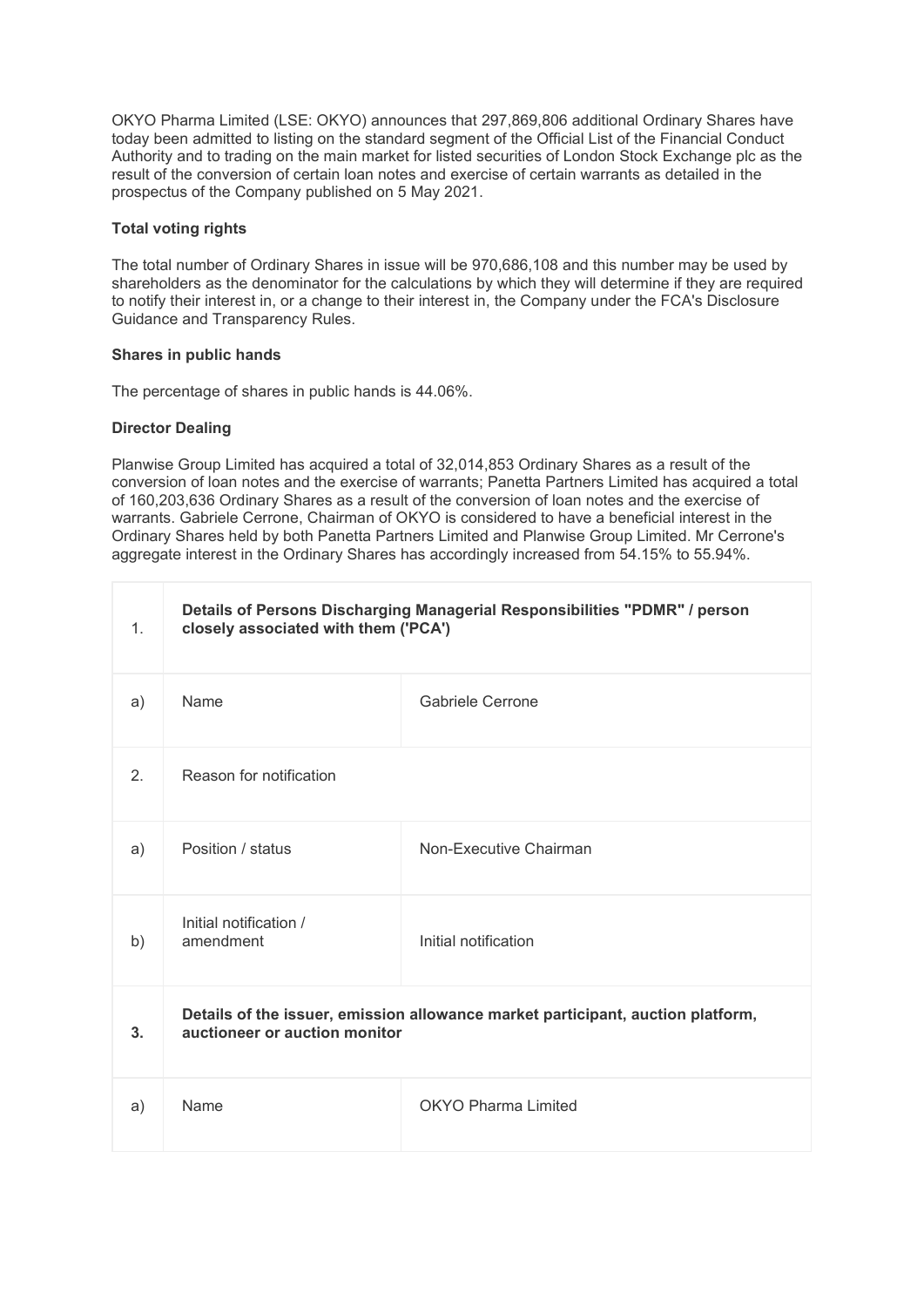| b)       | LEI                                                                                                                                                                                                     | 213800VVN5CB56Y15A05                                                                                                                                                                                                                                                                                                                                                                                                                   |  |
|----------|---------------------------------------------------------------------------------------------------------------------------------------------------------------------------------------------------------|----------------------------------------------------------------------------------------------------------------------------------------------------------------------------------------------------------------------------------------------------------------------------------------------------------------------------------------------------------------------------------------------------------------------------------------|--|
| 4.       | Details of the transaction(s): section to be repeated for (i) each type of instrument;<br>(ii) each type of transaction; (iii) each date; and (iv) each place where transactions<br>have been conducted |                                                                                                                                                                                                                                                                                                                                                                                                                                        |  |
| a)       | Description of the financial<br>instrument<br>Identification code                                                                                                                                       | ordinary shares of no par value<br>GG00BD3FV870                                                                                                                                                                                                                                                                                                                                                                                        |  |
| b)       | Nature of the transaction                                                                                                                                                                               | Conversion of Convertible Secured Loan Notes for<br>new Ordinary Shares and exercise of warrants                                                                                                                                                                                                                                                                                                                                       |  |
| $\circ)$ | Price(s) and volume(s)                                                                                                                                                                                  | Price:<br>(i)£0.004 per Conversion of Convertible Secured Loan<br>Notes for new Ordinary Shares<br>(ii) £0.085 per Conversion of Convertible Secured<br>Loan Notes for new Ordinary Shares<br>(iii)£0.004 on the exercise of warrants<br>(iv)£0.0135 on the exercise of warrants<br>(v)£0.0055 on the exercise of warrants<br>Volume:<br>(i) 39,605,760,;<br>(ii) 4,643,333<br>(iii) 39,605,760<br>(iV) 36,363,636<br>$(v)$ 72,000,000 |  |
| d)       | Aggregated information<br>- Aggregated volume<br>- Price                                                                                                                                                | 192,218,489<br>£1,045,332                                                                                                                                                                                                                                                                                                                                                                                                              |  |